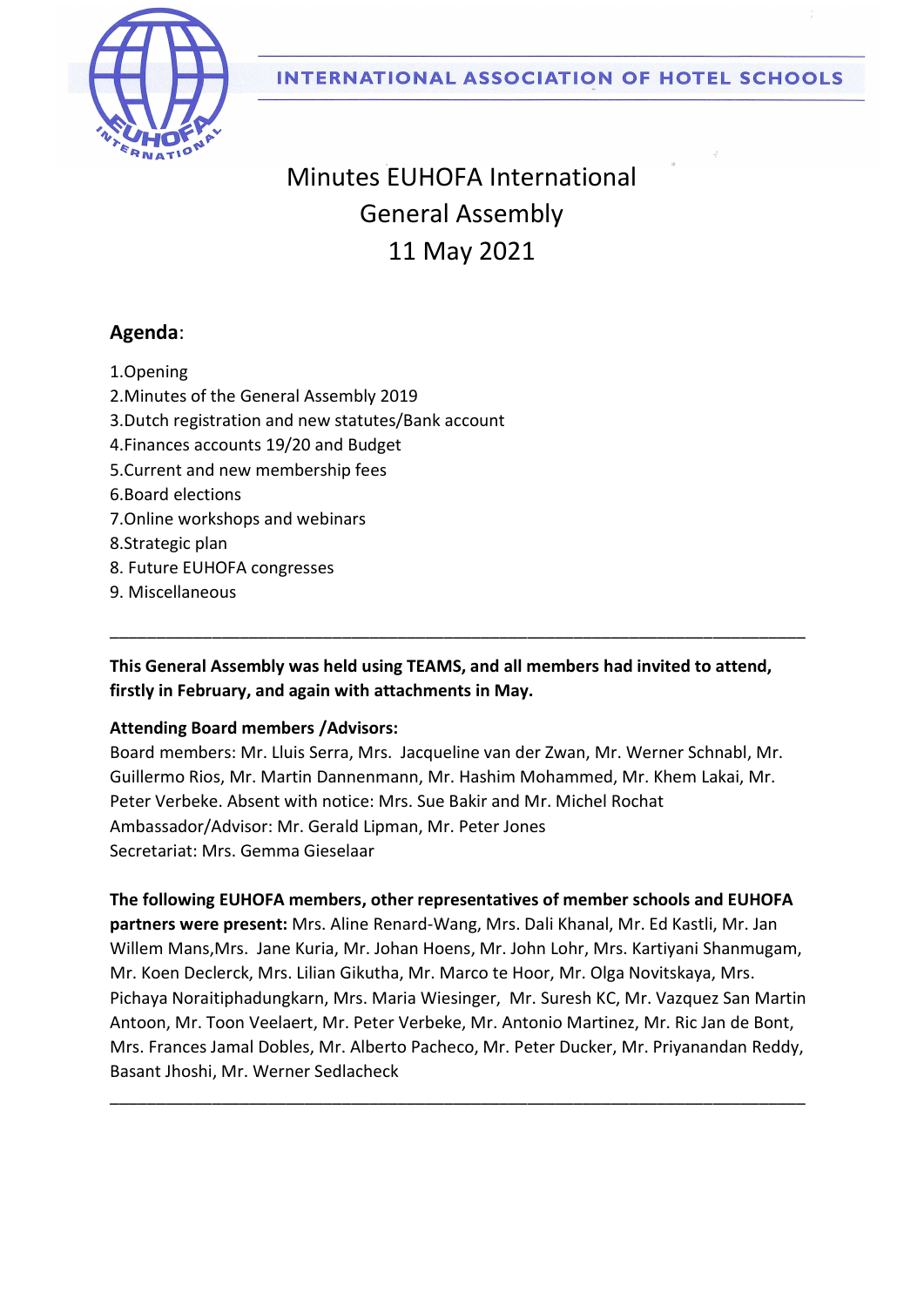

**INTERNATIONAL ASSOCIATION OF HOTEL SCHOOLS** 

### 1.Agenda /Opening

As Secretary General of EUHOFA International Mrs. Jacqueline van der Zwan presented the agenda. (All members of EUHOFA had been sent a copy of a) 2019 minutes; b) proposed Statutes; c) proposed protocols; d) proposed board candidates and audit committee, e) proposed membership fees.)

Opening: President of EUHOFA International Mr Lluis Serra, opened the General Assembly and welcomed all persons present. He expressed gratitude to be able to have this meeting and meet some of the members who were able to be present. An EUHOFA International General Assembly was for the first time being held on line! During the Covid year the EUHOFA Board has stayed very active. The Board held 4 formal Board meetings and there were several committee meetings. Euhofa organized 12 webinar sessions, which were well attended by members schools. Several non-member schools were invited as well, some of them joined EUHOFA as member. A start was made for a new strategic plan for EUHOFA International. Once this is completed it will be presented to the members.

#### 2. Minutes to the General Assembly in Kathmandu, Nepal

There were no remarks on the content. The Secretary General asked if any member wanted to vote *against* acceptance of the minutes. There were no votes against the minutes, and the minutes were approved.

#### 3. Dutch registration and new Bank account

Mr. Gerald Lipman explained the route that was followed. Euhofa International was founded in Switzerland in 1962. When banking rules changed and bank accounts had to comply to new regulations, the Dutch ING bank, where EUHOFA had a bank account, decided to send all correspondence concerning the new rules to one of the founding schools in Switzerland. When there was no response, the ING Bank was forced to close the account. When the secretariat found out that they had no longer access to the accounts, the bank was contacted. The bank said that they will not release the funds until a 'new' EUHOFA satisfactorily registered. After searching for options, the Board decided to register in The Netherlands because the secretariat had been in The Netherlands for the last 10 years. The ING demanded to have the Board members appear in person at a Dutch branch, to open up a new account with them. Due to Covid 19 and the travel restrictions this was not possible. Due to the good relations ROC Mondriaan has with the RABO bank, they were willing to do an online identification of the Board members and a RABO bank account was opened recently. EUHOFA is now waiting for ING to transfer the EUHOFA funds to the RABO bank.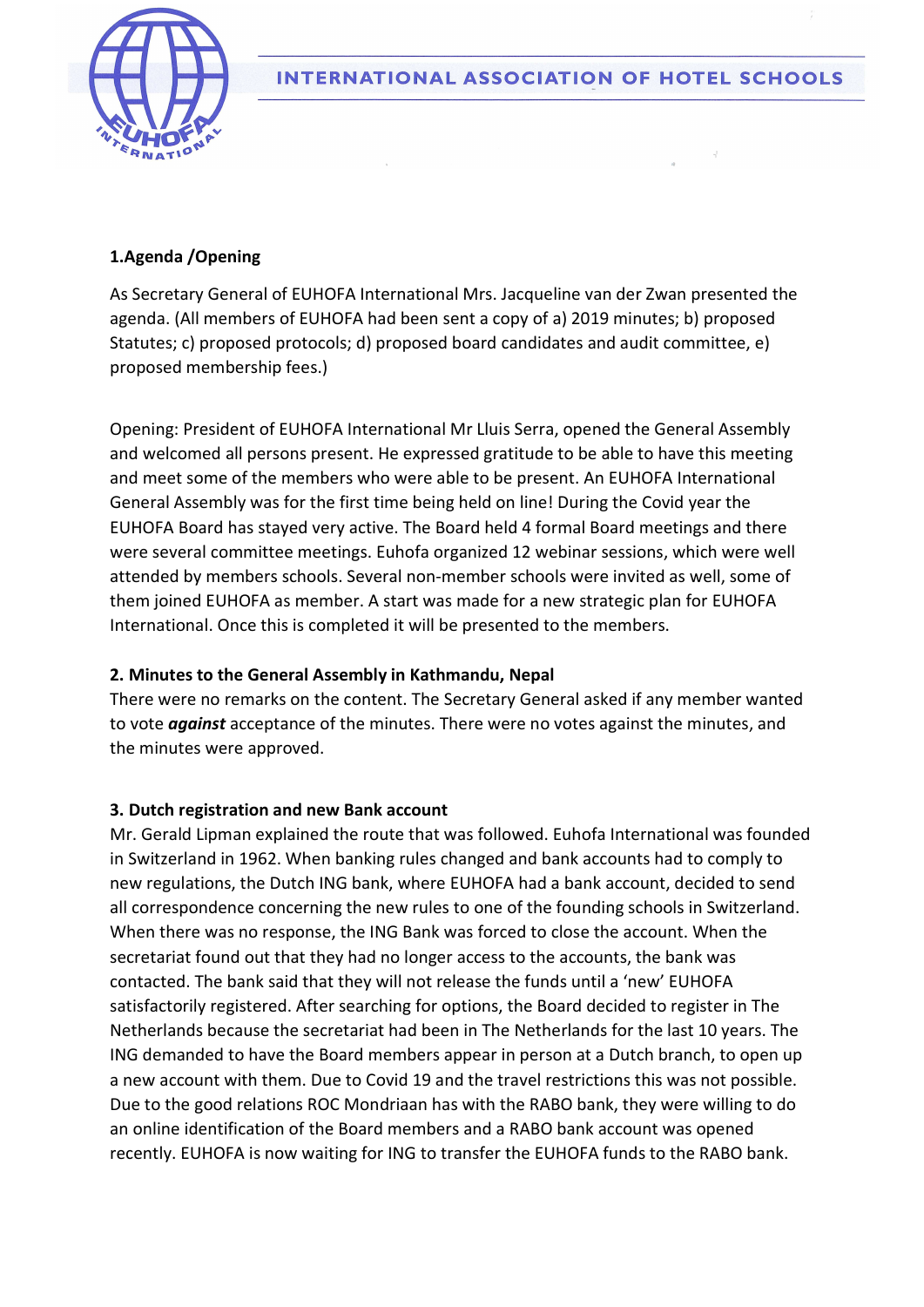

Due to the Dutch registration a new Statutes had to be written and additionally protocols were set up. The Statutes are similar to the original one with a few additions as required by Dutch law.

Approval of the new Statutes: The Secretary General asked if any member wanted to vote against acceptance of the Statutes. There were no votes against the Statutes (either via TEAMS or in the earlier online voting), and the Statutes were approved.

Approval of the protocols: The Secretary General asked if any member wanted to vote against acceptance of the protocol. There were no votes against the protocols (either via TEAMS or in the earlier online voting), and the protocols were approved.

#### 4. Finance and the accounts 2019-2020

Board member and Treasurer Mr. Werner Schnabl explains that not before the funds are released to the new RABO bank account and that the accounts are audited we will produce any financial statements

The whole process of establishment of the new EUHOFA brought a lot expenses in terms of lawyer expenses, registration expenses and expenses for the translations of documents that were needed. Some of these invoices had to be paid swiftly. ROC Mondriaan was willing to pay these invoices. This money will be reimbursed as soon we have access to the EUHOFA funds again. It is expected that in 2-3 months Werner Schnabl will be able to present the financial statements. The Treasurer expressed gratitude to Mondriaan for paying our expenses.

## 5. Current and new membership fees

The Board held several meetings about the outstanding and new membership fees. The Board has decided, because of the difficulties a lot of schools are facing due to Covid 19, not to charge for membership fees for the academic year 2020/2021. All outstanding fees will be cancelled as well.

The membership fee will, from academic year 2021-2022 on, be raised from Eur 180 to Eur 200 per year.

The Secretary General asked if any member wanted to vote **against** the proposed new fees (Eur 200pa). There were no votes against the fees (either via TEAMS or in the earlier online voting), and the fees were approved.

## 6. Elections of the Board and Audit Committee

With the Dutch registration, Euhofa International is actually a new association. That means that the constellation of the Board and the appointing of the members has to be voted on. It is proposed to have the same existing Board members be the Board of the new association with the same term as before.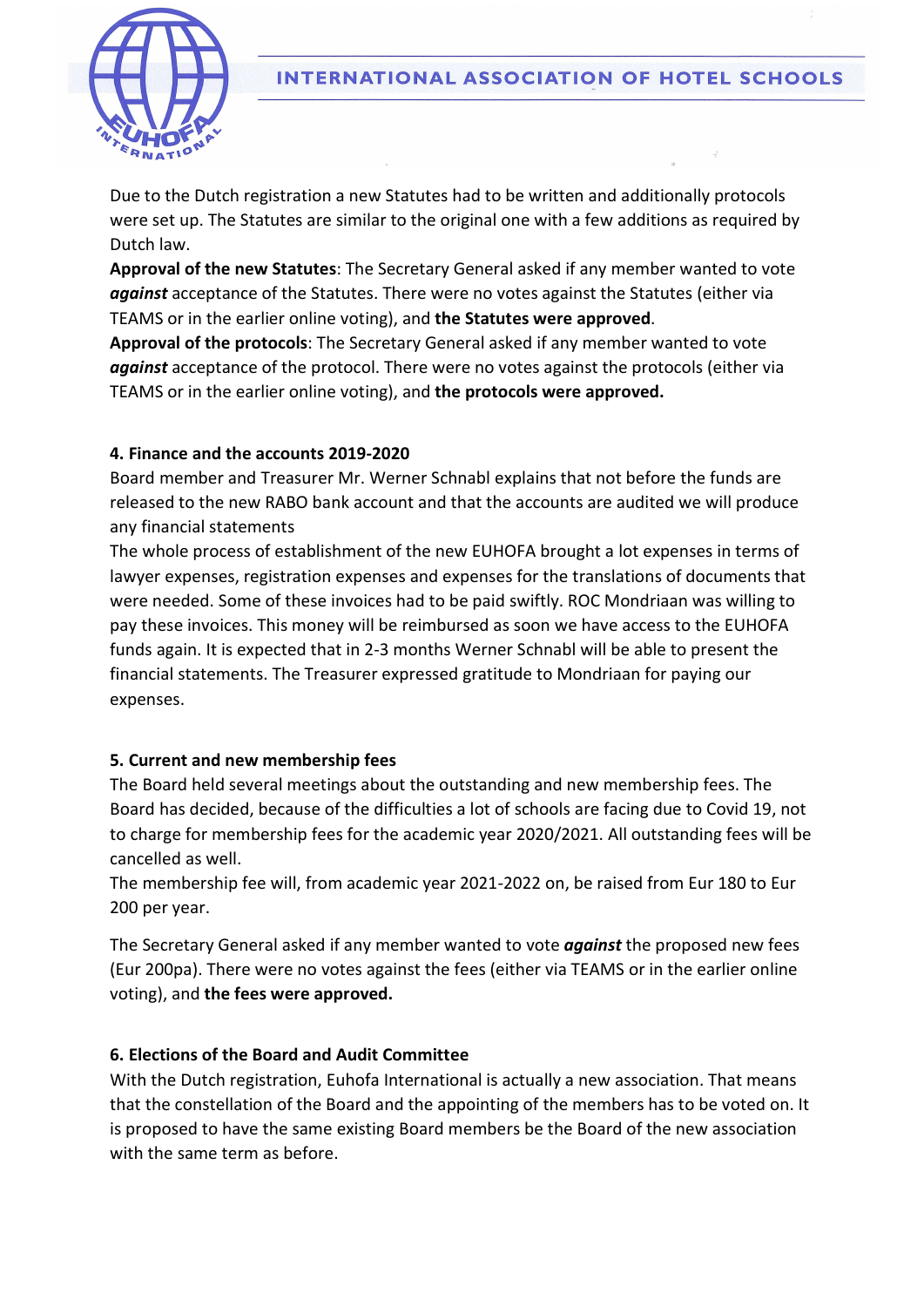

Election of the Board and Audit Committee: The Secretary General asked if any member wanted to vote *against* election of the board and audit committee There were no votes against the proposal (either via TEAMS or in the earlier online voting), and the board members and audit committee were elected.

#### 7. On line workshops and webinars

Mr. Peter Jones has been involved in the workshops and webinars for Euhofa. During the course of the pandemic the Board wanted to maintain engagement with its members and decided to offer its members some valuable workshops. Each workshop was offered twice so schools in each time zone were able to participate. It resulted in a participation of 232 persons from more than approx. 60 schools / organizations. Initially the workshops were all about the impact of COVID 19 and how to share best practices in that environment. Later on EUHOFA workshops moved more towards the whole issue of curriculum and learning and teaching and how that will develop for the future. There was also a workshops with our business partners, it was well attended. 10 non-member schools attended the workshops. The positive side of these workshops is that EUHOFA can make a valuable contribution to its members to fill a certain demand in this time of continuous development within the schools and for the staff. An advantage is that it allows EUHOFA to have a much wider range for an audience and gives a valuable engagement with its members in between congresses. Given the success of the workshops, Euhofa has every intention to make this part of its strategy for the future.

An evaluation was held and it shows that schools were very appreciative of the different workshops / webinars that were offered.

#### 8. Strategic Plan

Every 10-15 years the Euhofa Board writes a new strategic plan. The changes that Covid-19 brought made the Board realize that a new plan was needed sooner. EUHOFA asked Mr. Peter Jones to assist in the strategic sessions. It was started off with a SWOT analysis. The first session was held in November 2020 and the second in December 2020. In March smaller committees were formed in relation to the results. The aim for EUHOFA International is to move from a passive to a more active organization. To increase the membership value for its members with more engagement with its members in between congresses. Euhofa International strategic aims and objectives are in post Covid 19 scenario's. It want to develop services for not just de School Directors but also for their staff. Additionally EUHOFA International would like to increase its membership. The association wants to grow in quantity but also in quality. In the next months it will decide in what areas in the world Euhofa International like to expand. There are 4 different Board committees. They will work on different angles of the strategy. After the summer another Board meeting will be held to discuss what has been developed and when/ how to implement this.